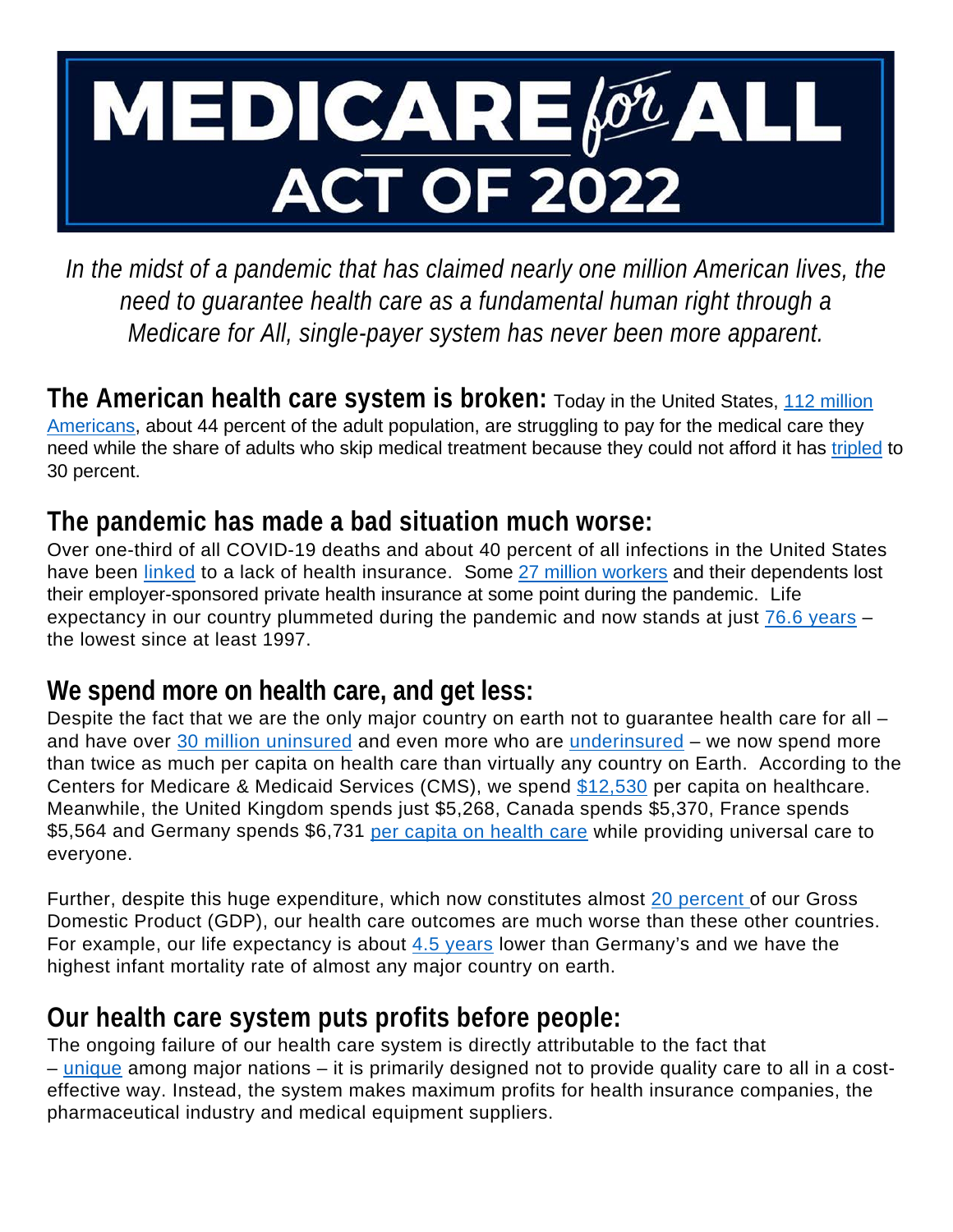While [68,000 Americans die](https://www.newsweek.com/medicare-all-would-save-450-billion-annually-while-preventing-68000-deaths-new-study-shows-1487862) each year because they lack access to the health care they desperately need, six health insurance companies in America last year made over \$60 billion in profits, led by the UnitedHealth Group, which made \$24 billion in 2021.

As millions of American families face [bankruptcy and financial ruin](https://urldefense.proofpoint.com/v2/url?u=https-3A__www.theatlantic.com_business_archive_2017_06_medical-2Dbills_530679_&d=DwMF-g&c=W8uiIUydLnv14aAum3Oieg&r=bB-tszZMv8VMHzen2RSVEczuhGUqTVLEraOy1rlGj3Q&m=a3ig1xxIafu0euTKGl2SqzbIs7xfSCzkhN8xE4fSkwM&s=V1f8pFeqO7QpSjPNgD5uNWumtZt8QtpORPsxYoh9fsA&e=) because of the outrageously high cost of health care, the CEOs of 178 major health care companies collectively made \$3.2 [billion](https://www.axios.com/2021/06/14/health-care-ceo-pay-2020-pandemic) in total compensation in 2020 – up 31% from 2019.

While nearly one out of four Americans cannot afford the life-saving medicine their doctors prescribe, last year Pfizer, Johnson & Johnson and AbbVie – three giant pharmaceutical companies - increased their profits by over 90 percent to [\\$54 billion.](https://www.accountable.us/wp-content/uploads/2022/03/2022-03-05-CPI-Pandemic-Profiteers-Report-1.pdf) Meanwhile, the CEOs of just 8 prescription drug companies made \$350 million in total compensation in 2020.

# **We can no longer afford to put profits before patients. Moving toward a Medicare-for-All, single payer health care system would save lives and money.**

The Medicare for All Act of 2022 would provide comprehensive health care to every man, woman and child in our country – with no out-of-pocket expenses. No more insurance premiums, deductibles or co-payments saving middle-class families would thousands of dollars a year.

The transition to the Medicare for All program would take place over four years. In the first year, benefits to older people would be expanded to include dental care, vision coverage and hearing aids, and the eligibility age for Medicare would be lowered to 55. All children under the age of 18 would also be covered. In the second year, the eligibility age would be lowered to 45 and in the third year to 35. By the fourth year, every man, woman and child in the country would be covered by Medicare for All.

In other words, this bill would do exactly what should be done in a civilized and democratic society. It would allow all Americans, regardless of their income, to get the health care they need when they need it.

## **Saving Money:**

According to the Congressional Budget Office, Medicare for All would save the American people and our entire health care system [\\$650 billion](https://www.cbo.gov/system/files/2020-12/56811-Single-Payer.pdf#page=13) each year, improve the economy, and eliminate all out-ofpocket health care costs. Other studies, such as from experts at Yale University, estimate it could save upwards of [\\$450 billion](https://pubmed.ncbi.nlm.nih.gov/32061298/) per year. By requiring Medicare to negotiate drug prices with pharmaceutical companies, we could cut drug costs in half.

Even a [study](https://www.mercatus.org/system/files/blahous-costs-medicare-mercatus-working-paper-v1_1.pdf) done by the right-wing Mercatus Center estimated that Medicare for All would save Americans more than [\\$2 trillion](https://thinkprogress.org/mercatis-medicare-for-all-study-0a8681353316/) over a decade, reducing the projected cost of health care between 2022 and 2031 from \$59.7 trillion to \$57.6 trillion. Another study by the University of Massachusetts Amherst estimated that Medicare for All would save the American people [\\$5.1 trillion](https://truthout.org/articles/new-study-shows-medicare-for-all-would-save-us-5-1-trillion-over-ten-years/) over a ten year period compared to what they are spending today.

# **Saving Lives:**

Although the U.S. performs worse than other countries when it comes to health outcomes and life expectancy, there is one exception: Medicare. The gap in life expectancy between Americans and those in other countries [starts to close](https://www.ncbi.nlm.nih.gov/books/NBK154489/) at [age 65,](https://data.oecd.org/healthstat/life-expectancy-at-65.htm#indicator-chart) when seniors become eligible for Medicare.